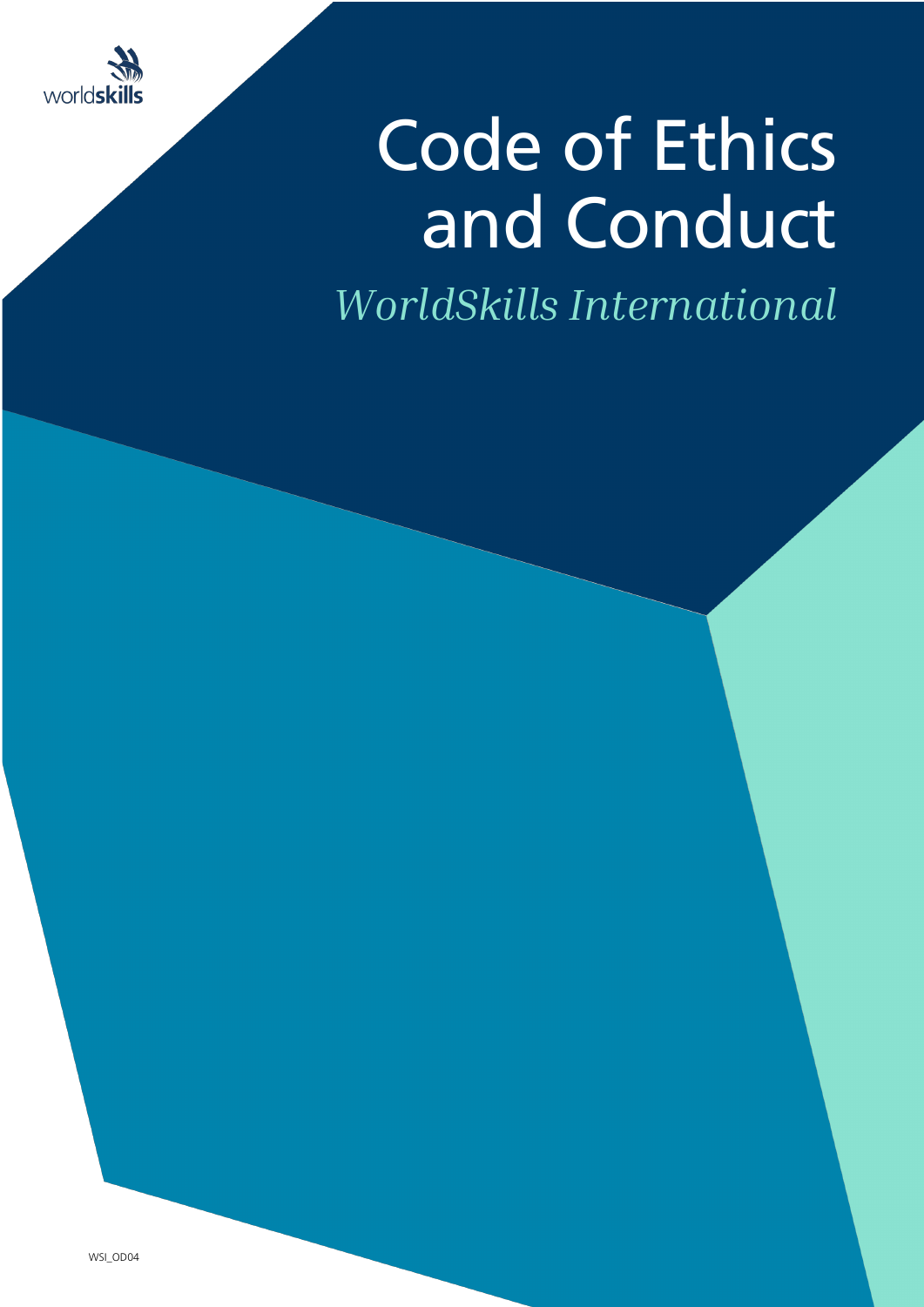

# **General information and impact**

## **Scope**

WorldSkills showcases the value of skills and improves the recognition of skilled professionals worldwide. Skills are the foundation of modern life. Everything, from the homes we live in to the societies we create, are the result of the work of skilled professionals. These skilled professionals and the training systems they represent are the driving force behind successful careers, companies, thriving industries, and economies.

In a global economy such success is derived from social and economic sustainable development. The WorldSkills contribution is responsible within the six focus areas of Research, Promoting Skills, Career Building, Education and Training, International Cooperation and Development, and Skills Competitions.

WorldSkills recognizes and upholds the special responsibility that Members, officers, officials, and partners must undertake in acting as role models for the students and young professionals we influence who come from many different cultural, social, and economic backgrounds. When becoming a Member, a partner, or entering into a cooperation with WorldSkills, all persons and organizations are expected to honour and practise the living values and policies that are collectively referred to as the WorldSkills Code of Ethics and Conduct.

- The Code of Ethics describes WorldSkills values and ethical foundations.
- The Code of Conduct describes how ethical behaviour is promoted and implemented in the everyday work of the organization.
- This code applies to all of the operations of WorldSkills, including internal and external dealings with colleagues, Members, and stakeholders, and sets out the minimum standards of behaviour expected by WorldSkills for any person who represents WorldSkills or the WorldSkills brand or appears to represent WorldSkills by association in any capacity.
- The work of WorldSkills occurs in six key areas each of which have specific action plans and timelines.

## **Impact**

When creating new documents, policies, procedures, or rules, including Competition Rules, developers must refer to this Code of Ethics and Conduct to ensure philosophical and operational compliance with all the standards herein.

#### **Vision**

To Improve our world with the power of skills.

#### **Mission**

To raise the profile and recognition of skilled people, and show how important skills are in achieving economic growth and personal success.

#### **Position**

The global hub for skills excellence and development.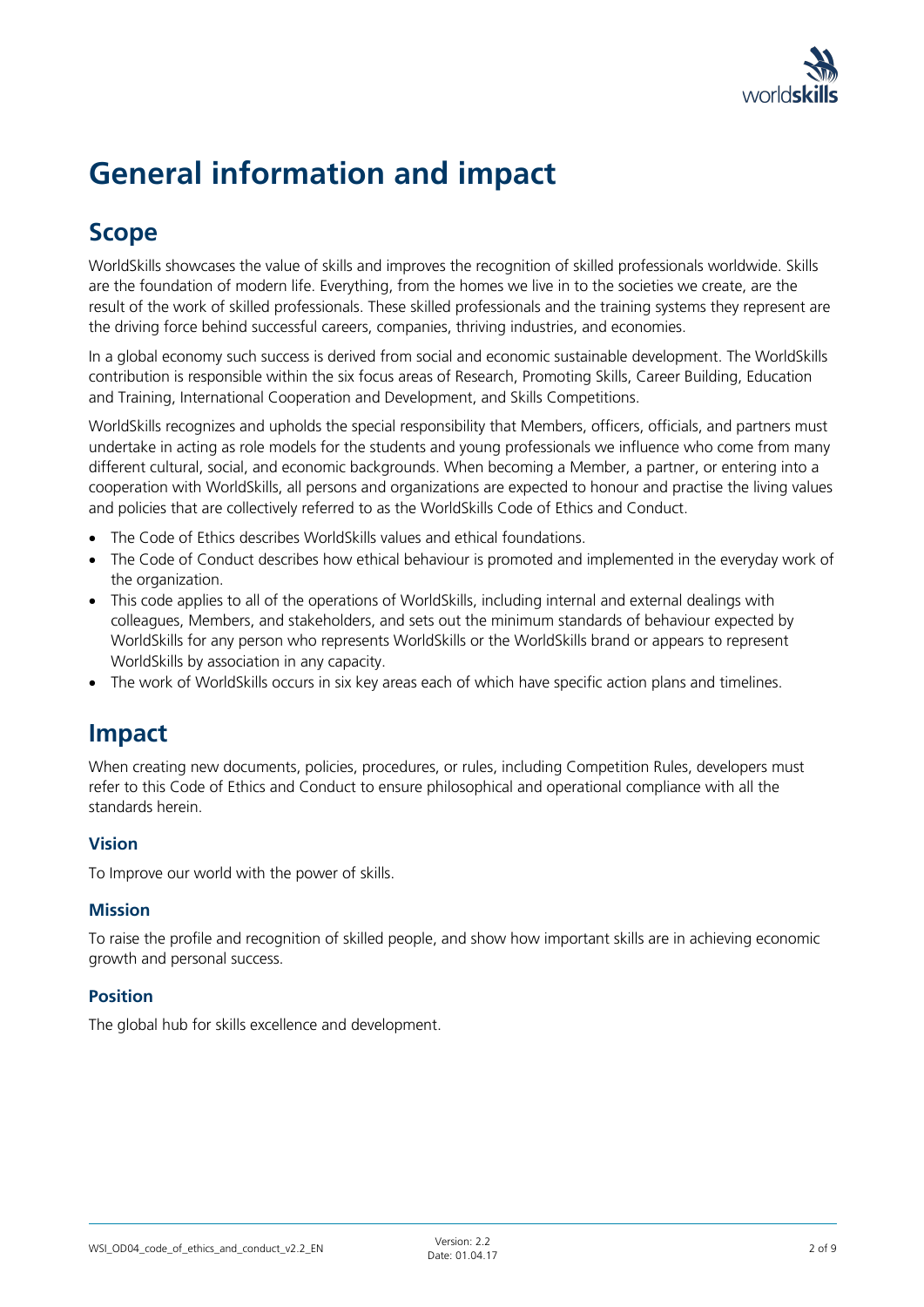

# **Code of Ethics**

WorldSkills values, ethical foundation, and to whom it is applicable.

## **Values and ethical foundations**

The core values of WorldSkills are excellence, diversity, fairness, innovation, integrity, partnership and transparency.

With over 65 years of history, WorldSkills, through its core business of competitions, has promoted excellence through a value driven performance culture to promote skills development and high standards of performance as achievement goals for all members of society. Consequently, such standards are now minimal expectations for all persons who support or represent the WorldSkills brand and identity.

## **Scope**

This code applies to all of the operations of WorldSkills, including internal and external dealings with colleagues, Members, and stakeholders, and sets out the minimum standards of behaviour expected by WorldSkills for any person who represents WorldSkills or the WorldSkills brand or appears to represent WorldSkills by association in any capacity. In general, this means any person who may be legitimately accredited to attend a WorldSkills General Assembly or Competition and includes, but is not limited to, the Board, Member delegates, Official Observers, Observers, sponsor and partner representatives, representatives of the WorldSkills Champions Trust, Experts, Team Leaders, Interpreters, trainers, Competitors, sponsors, partners, volunteers, Secretariat and extended Secretariat, Competition Organizers, members of bidding delegations, and trustees of the WorldSkills Foundation.

## **Commitment to human rights**

WorldSkills expects its Members and partners to respect the behaviours described in the following:

- Universal Declaration of Human Rights www.un.org/en/universal-declaration-human-rights/
- The International Covenant on Civil and Political Rights www.ohchr.org/EN/ProfessionalInterest/Pages/CCPR.aspx
- The International Covenant on Economic, Social and Cultural Rights www.ohchr.org/EN/ProfessionalInterest/Pages/CESCR.aspx
- The ILO Declaration on Fundamental Principles and Rights at Work www.ilo.org/declaration/thedeclaration/lang--en/
- The UN 2030 Agenda for Sustainable Development Goals http://undocs.org/A/RES/70/1

The UN Women HeForShe campaign www.heforshe.org/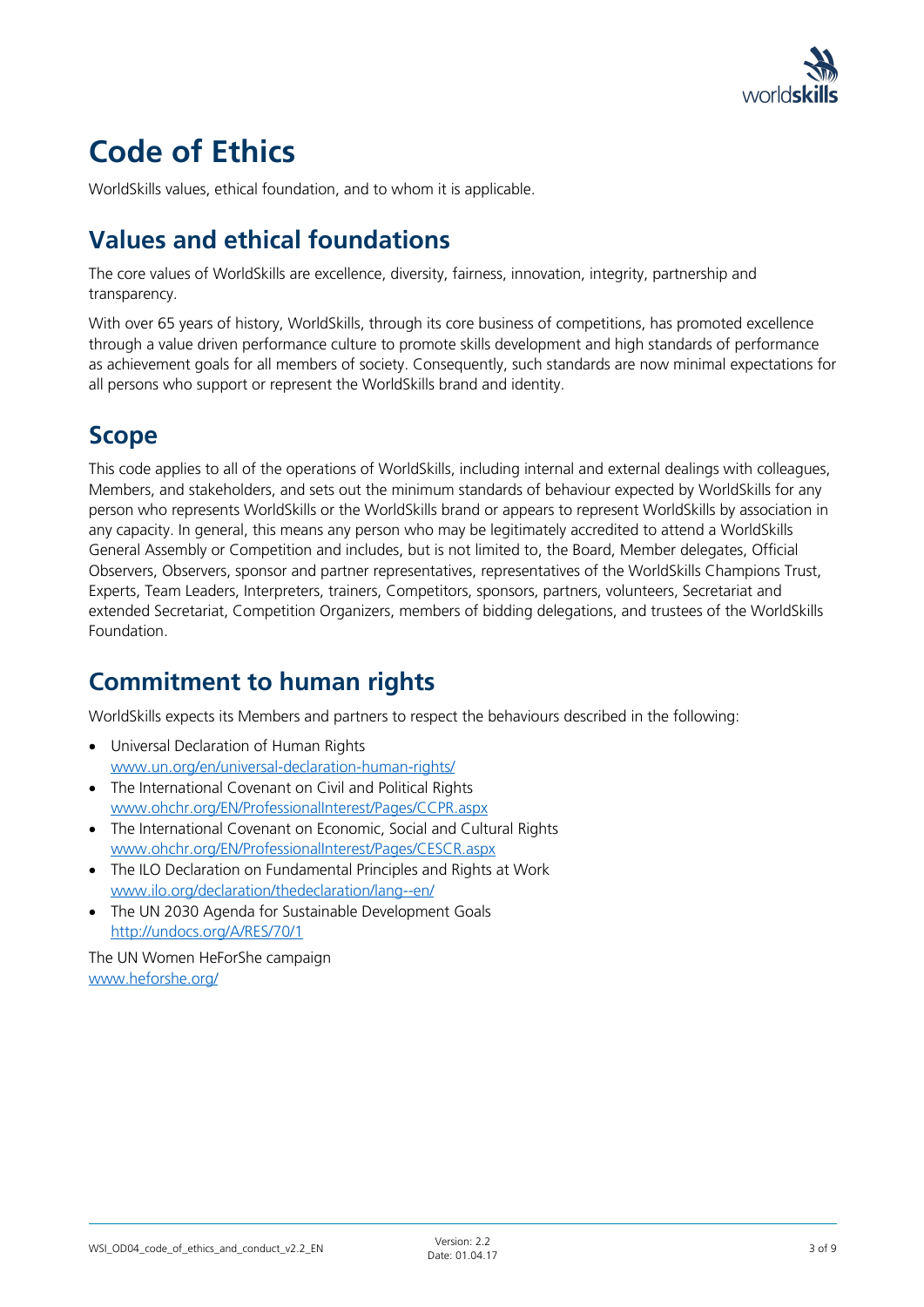

## **Environment**

A sustainable and healthy environment is critical for all human life. WorldSkills is committed to reducing environmental impact in all our conduct and operations and will integrate environmental values in our processes and relations when working in the six focus areas with Members and partners.

## **Member of the global community**

WorldSkills acknowledges that it is a member of an evolving global community and accepts its responsibilities with diligence and aforethought, but recognizes that it can only be accountable for areas over which it has total control. WorldSkills will strive to associate and partner with other organizations which embrace similar values and high standards, and will endeavour to influence others in all areas in which it operates.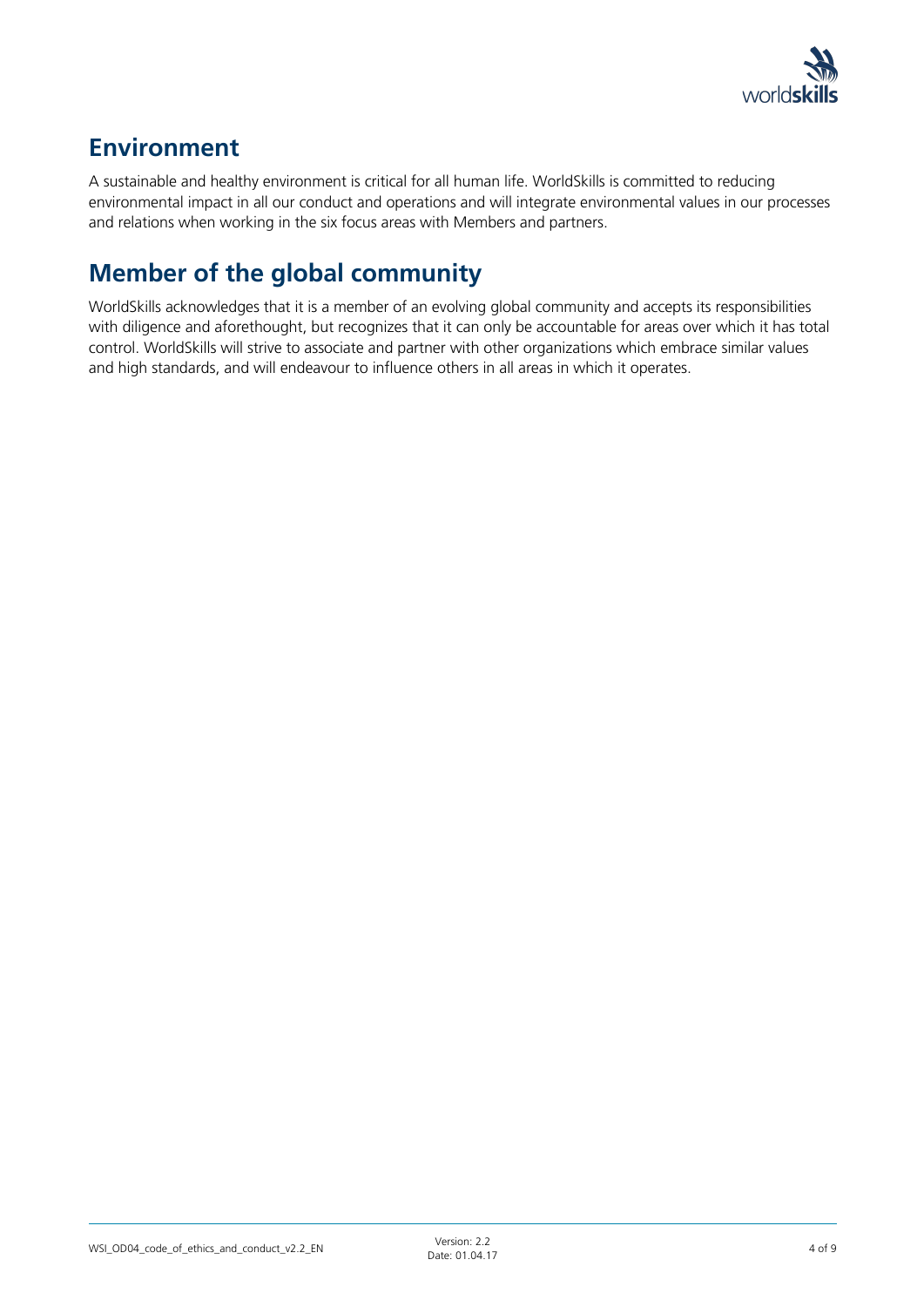

# **Code of Conduct**

How we will promote and implement ethical behaviour in the organization's every day work.

## **Introduction**

This Code of Conduct provides firm descriptions of ethical behaviour for our global movement, taking into account the cultural, social, and economic diversity of the WorldSkills community.

## **Scope**

This code applies to all persons who represent WorldSkills or the WorldSkills brand or appears to represent WorldSkills by association in any capacity. It serves as a guide to the Board, Secretariat, Member representatives and staff in their day-to-day work, interactions, and decision making. All persons representing the brand and the movement must be committed to uphold the highest standards of integrity and accountability, to act according to the core values and ethical principles of WorldSkills and to promote and advocate for these values and principles. Members and their representatives must be aware that they have a special role to play in promoting the movement and its ideals to all stakeholders.

The code's value to the WorldSkills movement lies in its ability to create and guide an enhancing environment in which to grow a culture of integrity, transparency, fairness, partnership, and innovation.

## **Ethical principles of the organization**

As a membership organization, we will work co-operatively with all individuals, countries and regions, with for profit and not for profit corporations and organizations, and with governments and international bodies, subject only to the policies and priorities set by our governing bodies. Further:

- We undertake to be open, honest, and accountable in our relationships with everyone with whom we work and with each other.
- We will perform our duties honestly, faithfully, and efficiently, respecting the human, professional and privacy rights of our Members and of our colleagues.
- We will be politically non-partisan and non-sectarian in our work.
- We will resolve conflicts in a transparent, constructive manner while respecting the human, professional, and privacy rights of those affected and disclose details only where it is in the interest of the global movement.
- We will not tolerate harassment or sexual harassment in any of our activities.
- We will only accept funding that does not compromise our ability to address issues freely, thoroughly, objectively, and in the best interests of the brand.
- We will not tolerate bribery or corruption in any form. We will promote a value driven performance culture to cultivate and sustain a legacy of trust in all those with whom we interact.
- We will consult actively with Members who are directly impacted by the development and implementation of new policy.
- We will maintain the highest standards of integrity when making commitments for a programme or service delivery.

## **Practical guidelines**

#### **Basic standards of conduct**

WorldSkills recognizes that people in different roles often behave differently. The following descriptions are the basic standards of behaviour that will be role modelled by members of the Board, members of the Secretariat, and accredited personnel. They may be translated by all other persons who represent WorldSkills or the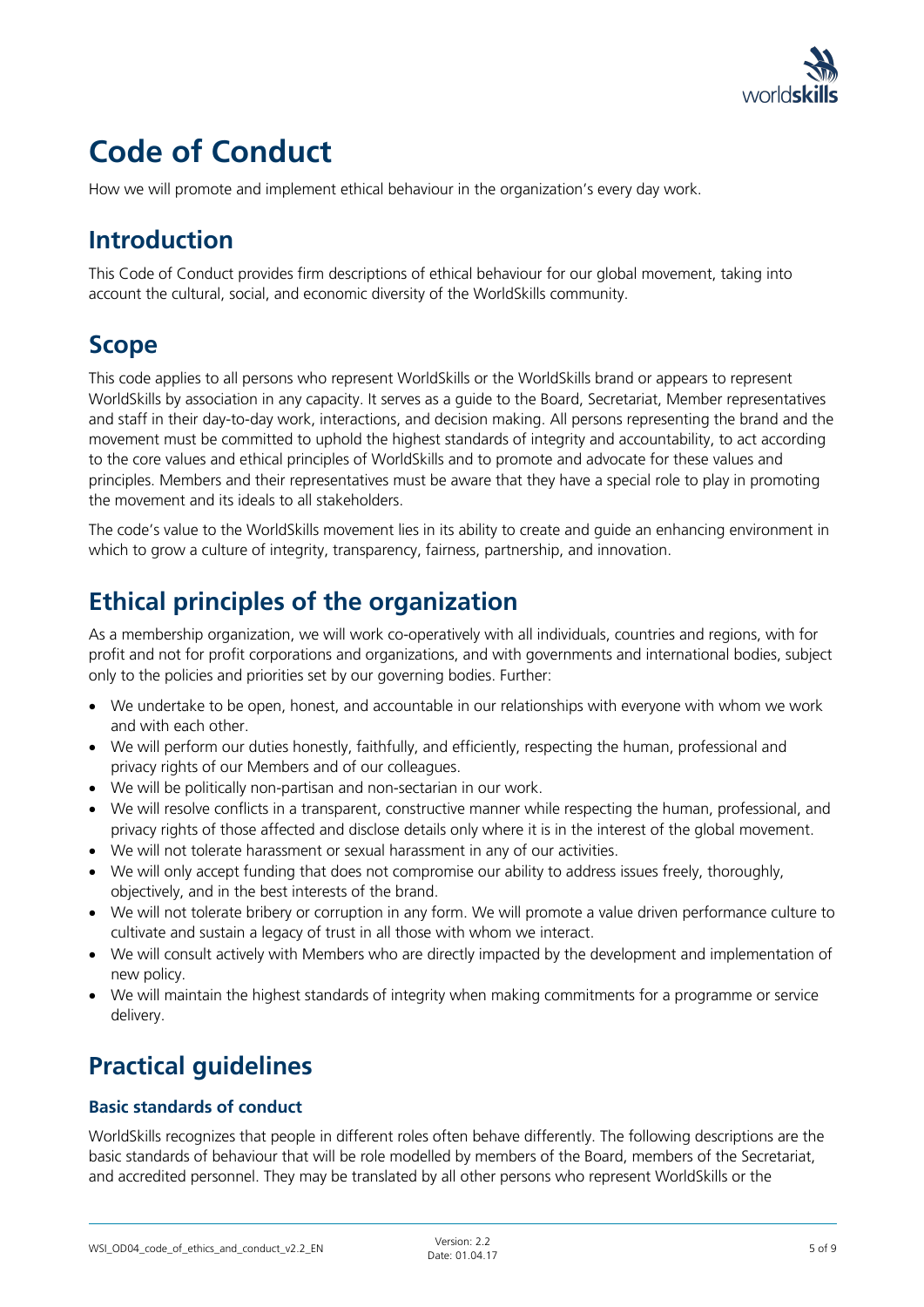

WorldSkills brand into their WorldSkills role and circumstances and act as a guide for their own behaviour in similar situations. Members, stakeholders and partners are encouraged to use these standards of conduct to inform their own circumstances.

#### **Board and CEO**

Members of the Board and the CEO subscribe to the seven principles of public life, as they were defined by the Committee for Standards in Public Life1. The language has been adapted for WorldSkills purposes and are as follows:

#### 1. **Selflessness**

Members of the Board and the CEO will at all times act solely in terms of the interest of the WorldSkills brand and will not do anything in order to gain financial or other benefits for themselves, their family, or their friends.

#### 2. **Integrity**

Members of the Board and the CEO will not place themselves under any financial or other obligation to outside individuals or organizations that might seek to influence them in the performance of their official duties.

#### 3. **Objectivity**

Members of the Board and the CEO will make choices based on merit when conducting WorldSkills business, including making appointments, awarding contracts, and recommending individuals for rewards and benefits.

#### 4. **Accountability**

Members of the Board and the CEO are accountable for their decisions and actions to Members and stakeholders and will submit themselves to whatever scrutiny is appropriate to their office.

#### 5. **Openness**

Members of the Board and the CEO will be as open as possible about all the decisions and actions that they take. Reasons for decisions will normally be disclosed unless individual, Member, or stakeholder integrity or privacy could be compromised.

#### 6. **Honesty**

Members of the Board and the CEO will declare any private interests relating to their WorldSkills duties and will take steps to resolve any consequential conflicts in a way that protects the WorldSkills brand.

#### 7. **Leadership**

Members of the Board and the CEO will promote and support these principles by leadership and example.

#### **Secretariat**

 $\overline{a}$ 

- Members of the Secretariat will treat each other and those with whom they work with respect and consideration, being sensitive to the diversity of WorldSkills, including differences in cultural background, gender, region, religion, disability, family status, and sexual orientation.
- Members of the Secretariat will communicate and consult with each other openly and collegially and in a manner that assists them to fulfil their duties and responsibilities faithfully and efficiently.
- Members of the Secretariat will respect the privacy and private lives of their colleagues when dealing with personal information.
- WorldSkills undertakes to ensure adequate consultation with any Secretariat member before making any decision which may impact that Secretariat member.

<sup>&</sup>lt;sup>1</sup> known as the Nolan Principles: www.gov.uk/government/publications/the-7-principles-of-public-life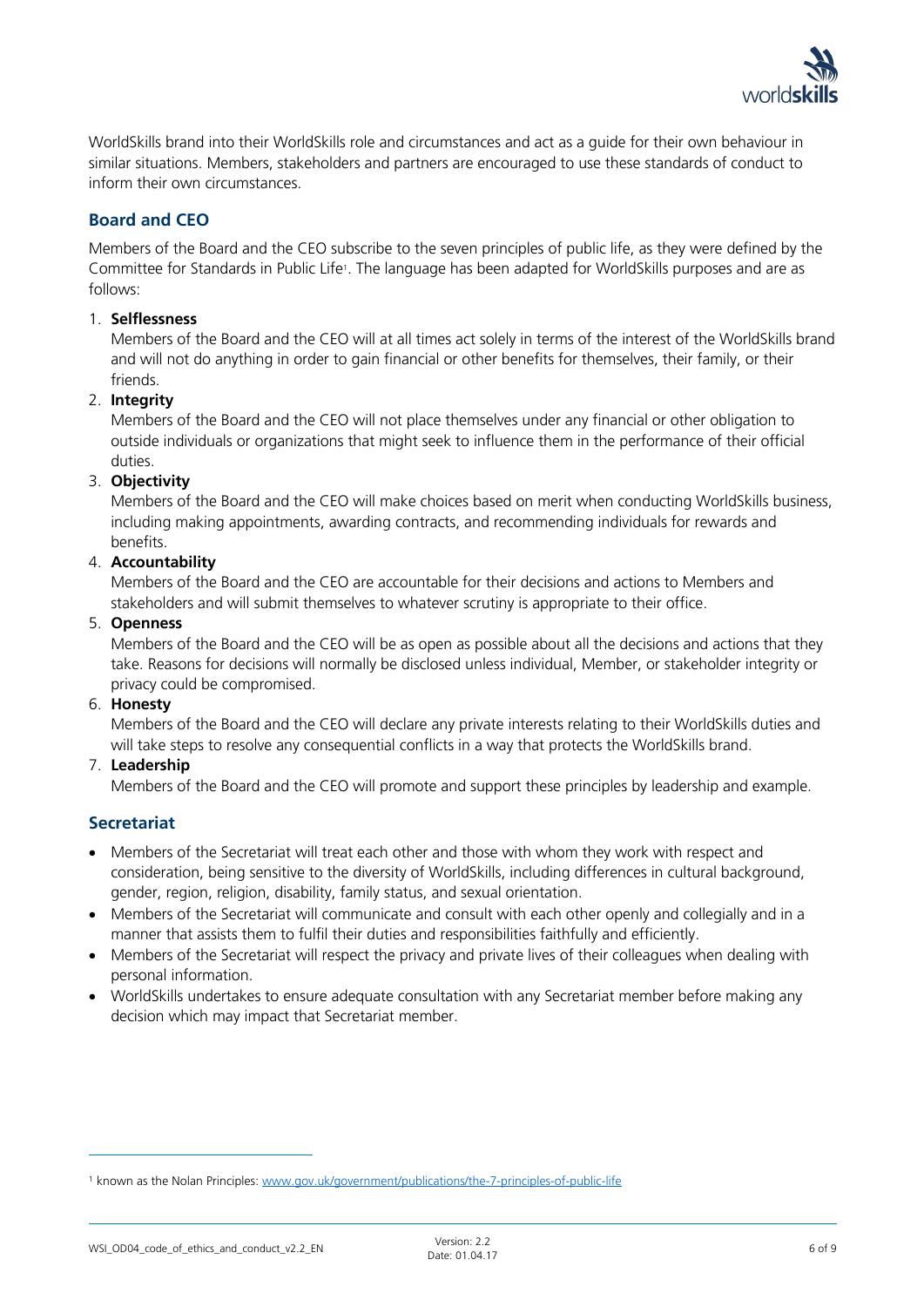

#### **Accredited personnel**

WorldSkills recognizes that persons appointed to WorldSkills positions are selected by the Member primarily for their national responsibilities and team performance at a WorldSkills Competition. However, these persons must also fulfil responsibilities to WorldSkills by ensuring that the preparation and delivery of the skills competitions are carried out according to the Competition Rules and the Code of Ethics and Conduct which encompasses a duty of honesty, integrity, and care to every Competitor and their fellow accredited personnel – as symbolized by the Oaths.

Consequently, any appointed or accredited person who attempts by any means to influence or advantage the outcome in any competition by a breach of the Code of Ethics and Conduct or the Rules brings disrepute not only to themselves but to their team, their Member country/region and WorldSkills. The consequences of such behaviour may therefore have a serious impact on their participation and participation of the Member both currently and in the future. (Refer to consequences, sanctions, and penalties).

## **Other elements of conduct**

#### **Compliance with law**

WorldSkills will comply with the laws and regulations applicable wherever it holds its activities and ensure staff have appropriate training to minimize potential legal risk.

#### **Business integrity**

WorldSkills strives to be a good corporate citizen and to fulfil its responsibilities to the societies and communities in which it operates.

#### **Financial independence**

WorldSkills will not accept funds that might impair the independence or reputation of the organization to pursue its mission. To this end, WorldSkills will:

- accept resources only from donors who share WorldSkills objectives and values:
- seek a balanced distribution between resources obtained from the public sector, private sector, foundations and charities, and contributions from individuals;
- seek a multitude of donors in any of the aforementioned categories; and
- not accept resources granted under a condition or structured such that WorldSkills refrains from independent action, pursues activities inconsistent with its mission, or refrains from pursuing activities consistent with its mission.

#### **Hospitality, gifts, cultural integrity, and anti-corruption**

- WorldSkills recognizes that the terms hosting and hospitality mean different things and are used differently in many cultures. When hosting an event which is inclusive of receptions and meals WorldSkills respects the culture of the host but encourages planning with economical prudence and modesty.
- WorldSkills recognizes and applauds excellence in the performing arts as it mirrors the excellence we embrace in our own events and the effort of that achievement matches with the culture of hard work that we strive to cultivate. We promote the planning of such displays that highlights the talent and achievement of the performers rather than lavish or extravagant treatment of the audience.
- Similarly, WorldSkills recognizes that in many Member cultures the giving and receiving of gifts is an important aspect of establishing relationships and demonstrating respect for another party. Consequently, WorldSkills will allow this practice providing the gift exchanges takes place during a personal exchange between individuals and is both modest in nature and reflective of the culture of the giver, e.g. the exchange of tokens of professional friendship between Experts in a workshop.
- The mass provision of gifts to large groups or meeting participants is actively discouraged.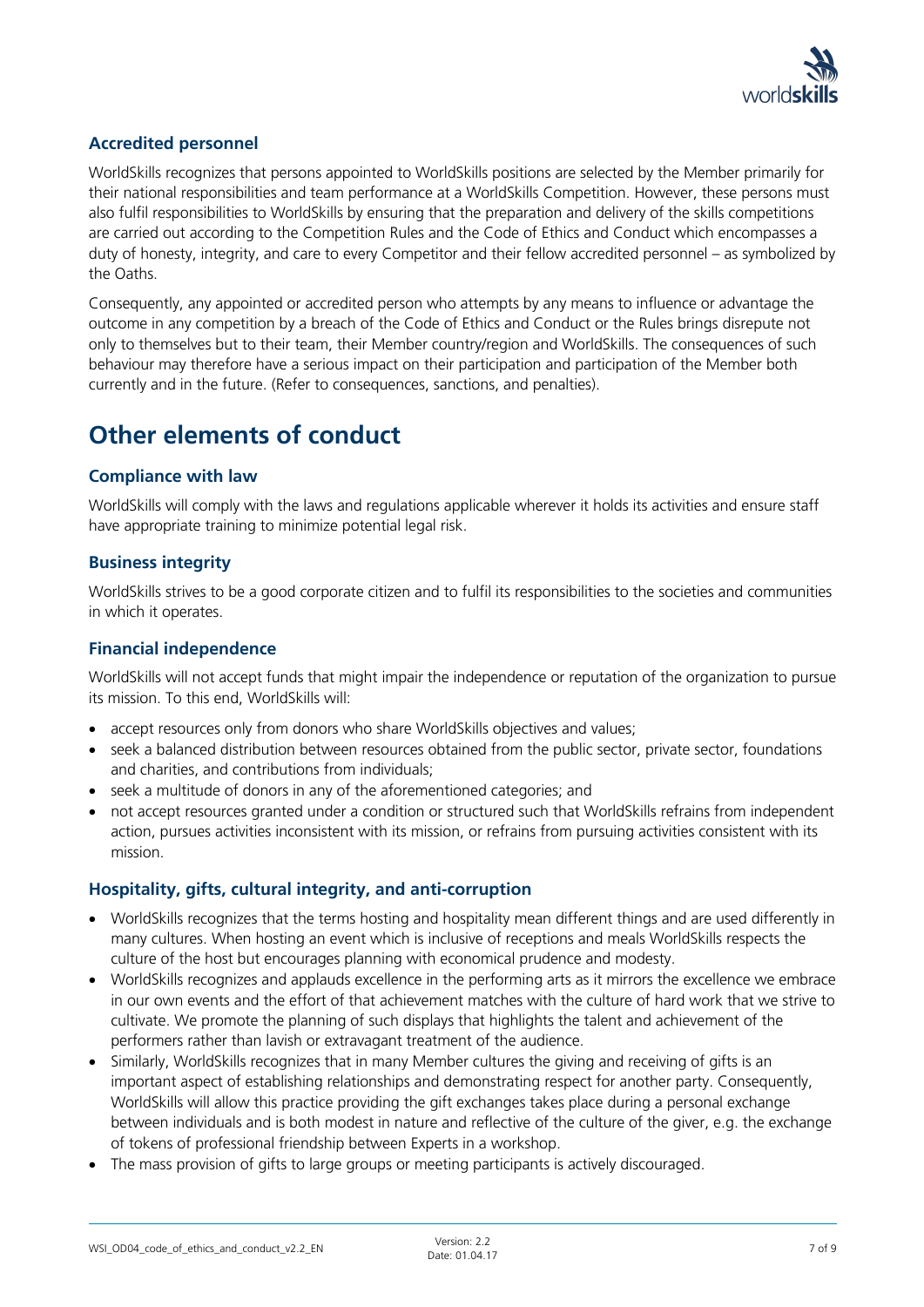

- The provision of expensive gifts, lavish hospitality, meals, travel vouchers or promises, or accommodation which are designed, or may be perceived as, attempts to gain favour or influence decision making are expressly prohibited in all circumstances.
- WorldSkills requires integrity and fair practices in all aspects of its own activities through compliance with all elements of this Code of Ethics and Conduct and expects the same standards of those with whom we have relationships.
- WorldSkills does not tolerate corruption and prohibits bribery in any form, whether actual or perceived.

#### **Risk management and data protection**

- WorldSkills will implement risk management strategies for all areas of operations and implement procedures to protect and uphold brand integrity and reputation.
- WorldSkills will establish its own standards of data integrity and comply with the relevant principles governing data protection in each country in which it holds activities.

## **Consequences, sanctions, and penalties**

A deliberate, premeditated or blatant breach of the standards of behaviour set forth herein by a WorldSkills representative may be subject to the imposition of a range of sanctions or penalties.

The Board, either directly or through its officials, is authorized to determine the:

- sanction or penalty to be applied,
- the effective date or dates for the sanction or penalty, and
- the duration for the sanction or penalty.

In all cases officials will make judgements on the basis of "irrefutable evidence" and will be guided by these ethical principles and the principle(s) of natural justice and at all times strive to balance collective responsibility with individual justice.

There are of many and various kinds of sanctions or penalties that could be applied in any given situation. The range may include but is not restricted to

- a verbal or written reprimand.
- suspension of participation in a Competition, event or General Assembly,
- exclusion from a Competition, event or General Assembly,
- financial penalty to a Member,
- withdrawal of all or selective membership privileges,
- removal from a bidding process, or
- in extreme cases, a recommendation to the General Assembly for Member expulsion. (Reference: Constitution 4.6).

The Board may establish and delegate its authority for penalties or sanctions to an Ethics Committee or similarly named committee and determine the scope of that committee's authority along with its power to recommend.

#### **Current jurisdictions**

(Alleged) breaches of the Rules associated with skills competitions are dealt with in the Competitions Committee.

(Alleged) breaches of the Code of Ethics and Conduct at the Competition related to skills competitions that are not covered by the Rules are dealt with by a Hearings Committee.

(Alleged) breaches of the Code of Ethics and Conduct (including at the Competition but not related to skills competitions) are dealt with by the Board and/or an Ethics Committee.